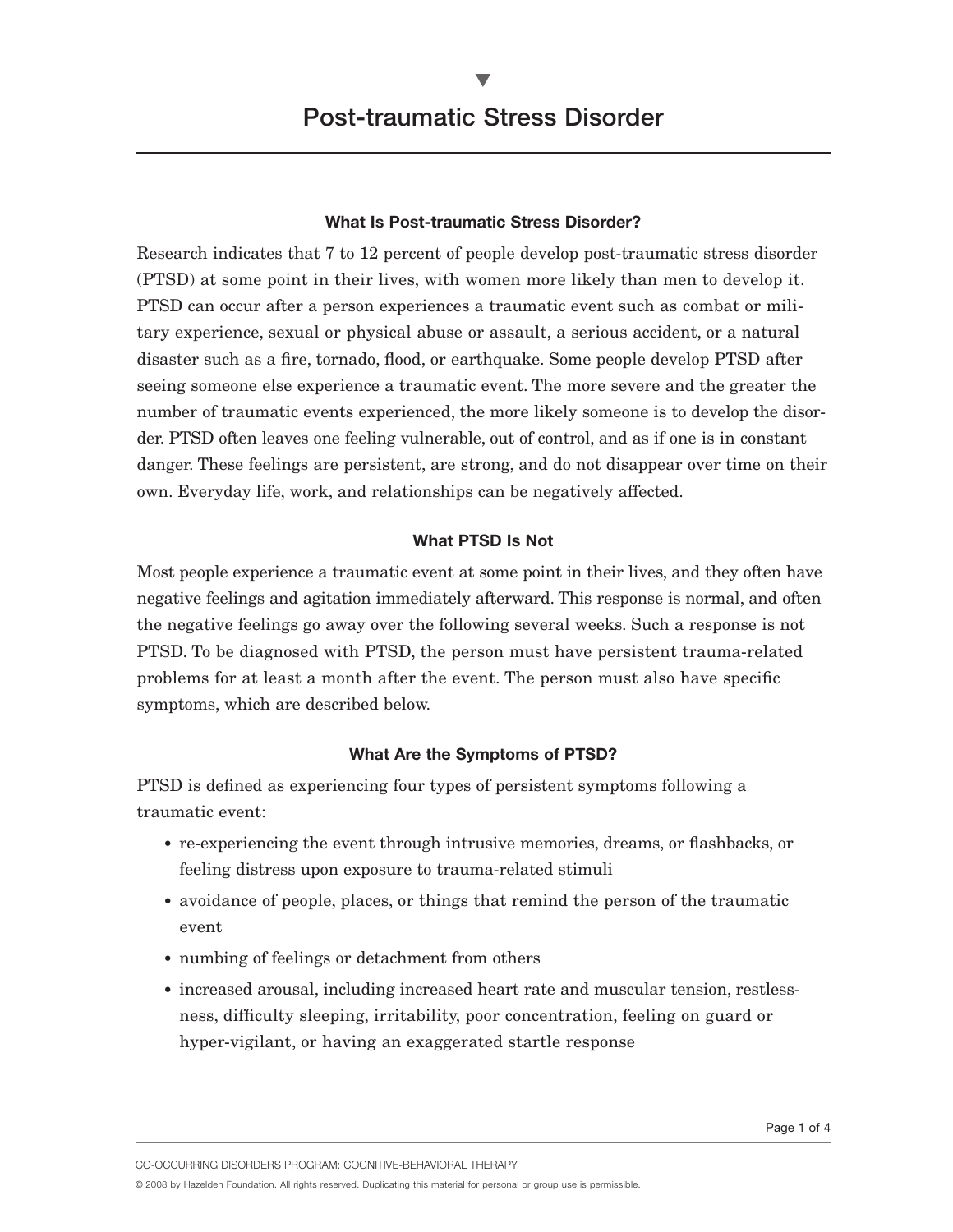#### **What Is the Cause of PTSD?**

PTSD is caused by exposure to a traumatic event such as physical or sexual abuse, violence, combat, natural disaster, or accident. It is unknown why some people develop PTSD in response to traumatic events, while others do not. The risk of developing PTSD after exposure to a trauma appears to be related to a combination of genetic predisposition and environmental factors. People with other psychiatric disorders are more likely to develop PTSD after a traumatic event.

#### **What Are the Usual Treatments for PTSD?**

Medication and therapy are the two most effective treatments for PTSD. Antidepressants are an effective treatment. Although antidepressants can reduce PTSD symptoms and improve functioning, once the medications are discontinued, the symptoms often return.

Therapy methods that have proven to be effective include exposure therapy and cognitive-behavioral therapy (CBT). To reduce anxiety and PTSD symptoms, exposure therapy focuses on re-confronting, in a safe way, memories, situations, places, people, or events related to the trauma. CBT works by teaching people how to identify, challenge, and change negative trauma-related thoughts with more accurate and adaptive ones. CBT often also includes teaching anxiety management techniques such as relaxation, positive thinking, and thought stopping. Therapy based on these methods can both reduce the frequency and severity of symptoms, and sometimes eliminate the disorder. In contrast to medication, gains made with either exposure therapy or CBT last long after the therapy is over.

# **How Does the Use of Alcohol and Other Drugs Affect PTSD?**

People with PTSD often seek relief with alcohol or drugs. Re-experiencing trauma in nightmares and flashbacks is upsetting, and sometimes a person may try to reduce or escape those feelings by using alcohol or drugs such as cocaine, heroin, or marijuana. Similarly, people often use substances to cope with their anxiety or as a numbing "anesthetic" to ease their pain. Finally, in an attempt to live a normal life in the company of others, a person may use substances in order to facilitate sexual relationships, socialize with friends, or even work more easily with others. Although this kind of substance-use "solution" is counterproductive in the long run, it often reflects the user's wish to simply get through life as normally as possible, using the substance as an aid. People with PTSD who have substance use disorders often have worse PTSD symptoms over time and develop more severe addiction problems.

CO-OCCURRING DISORDERS PROGRAM: COGNITIVE-BEHAVIORAL THERAPY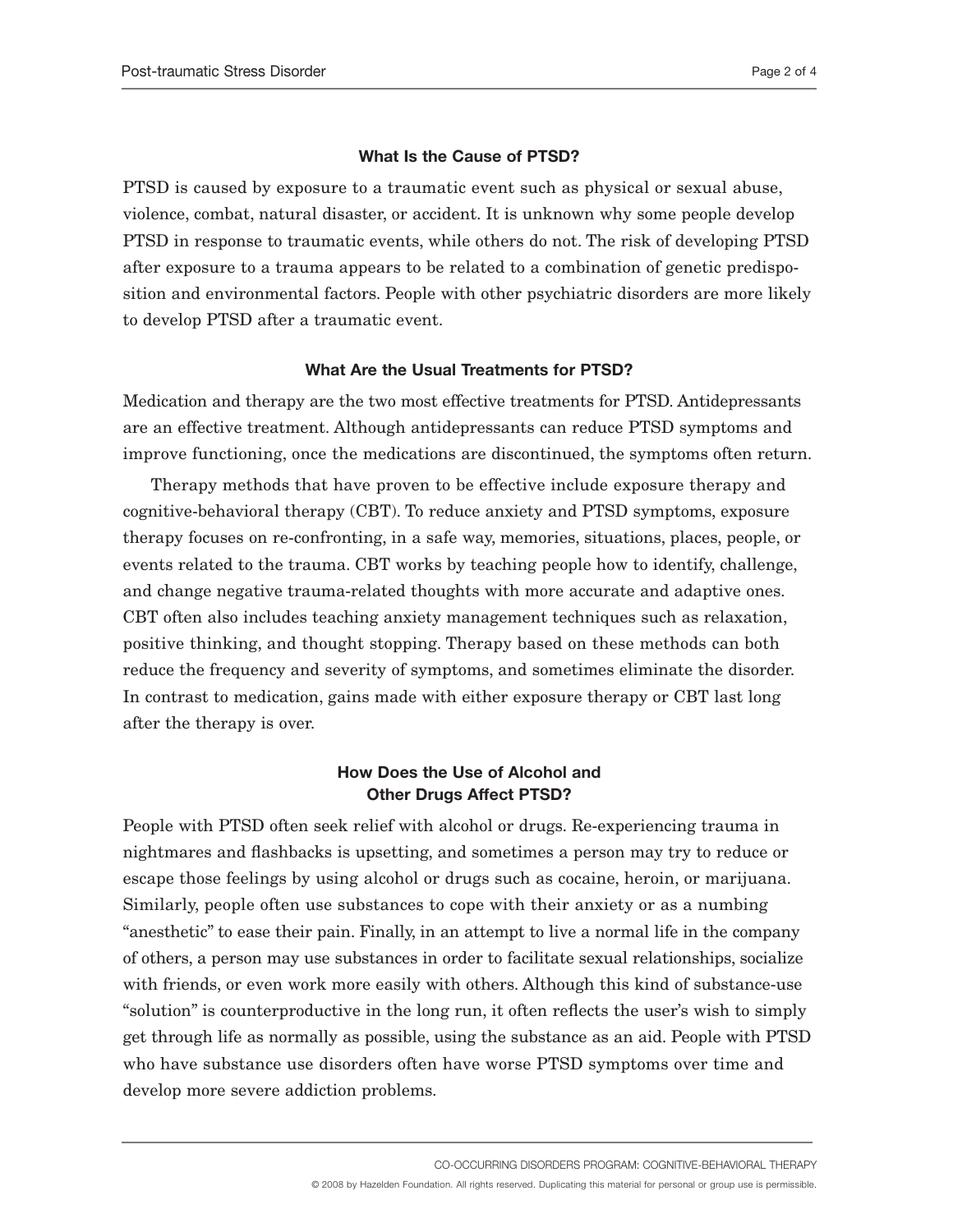#### **How Does PTSD Affect Addiction Treatment and Recovery?**

Even if a person with PTSD stops using drugs or alcohol, the post-traumatic stress disorder is still present. In fact, many people find that once they are no longer under the influence of substances, their PTSD symptoms return or get worse with a vengeance. This is why it is particularly important for addiction treatment providers to screen and assess for PTSD, so that as substance use disorders are being addressed, treatment can also begin for PTSD. People with PTSD who do not receive treatment have a more challenging recovery from addiction and are at greater risk for relapse. Because of the symptoms of PTSD—such as social avoidance, having troubling flashbacks, and irritability—patients may also have more trouble connecting in peer support groups such as AA (Alcoholics Anonymous) or NA (Narcotics Anonymous).

## **Treatment for Co-occurring PTSD and a Substance Use Disorder**

Unfortunately, there is no evidence to suggest that treatment for PTSD will also fix a substance use disorder. And, as mentioned above, many people beginning to abstain from substances actually experience a worsening of PTSD symptoms. Therefore, the best option is integrated or combined treatment for both substance use and PTSD. Addiction treatments should focus on the substance use. To address the PTSD, therapy, medications, or both can be used. With these, the person can develop coping skills that will help manage or overcome the symptoms far more effectively than drugs or alcohol ever could. People with PTSD can benefit from attending peer support groups, and can also benefit from connecting with others who have these co-occurring disorders and are in recovery.

#### **Resources**

- Copeland, M. E., and M. Harris. 2000. *Healing the trauma of abuse: A woman's workbook.* Oakland, CA: New Harbinger.
- Matsakis, A. 1996. *I can't get over it: A handbook for trauma survivors.* 2nd ed. Oakland, CA: New Harbinger.
- MayoClinic.com. "Post-traumatic stress disorder (PTSD)." Available at [www.mayoclinic.com/health/post-traumatic-stress-disorder/DS00246.](www.mayoclinic.com/health/post-traumatic-stress-disorder/DS00246)
- Naparstek, B. 2005. *Invisible heroes: Survivors of trauma and how they heal.* New York: Bantam.

CO-OCCURRING DISORDERS PROGRAM: COGNITIVE-BEHAVIORAL THERAPY

© 2008 by Hazelden Foundation. All rights reserved. Duplicating this material for personal or group use is permissible.